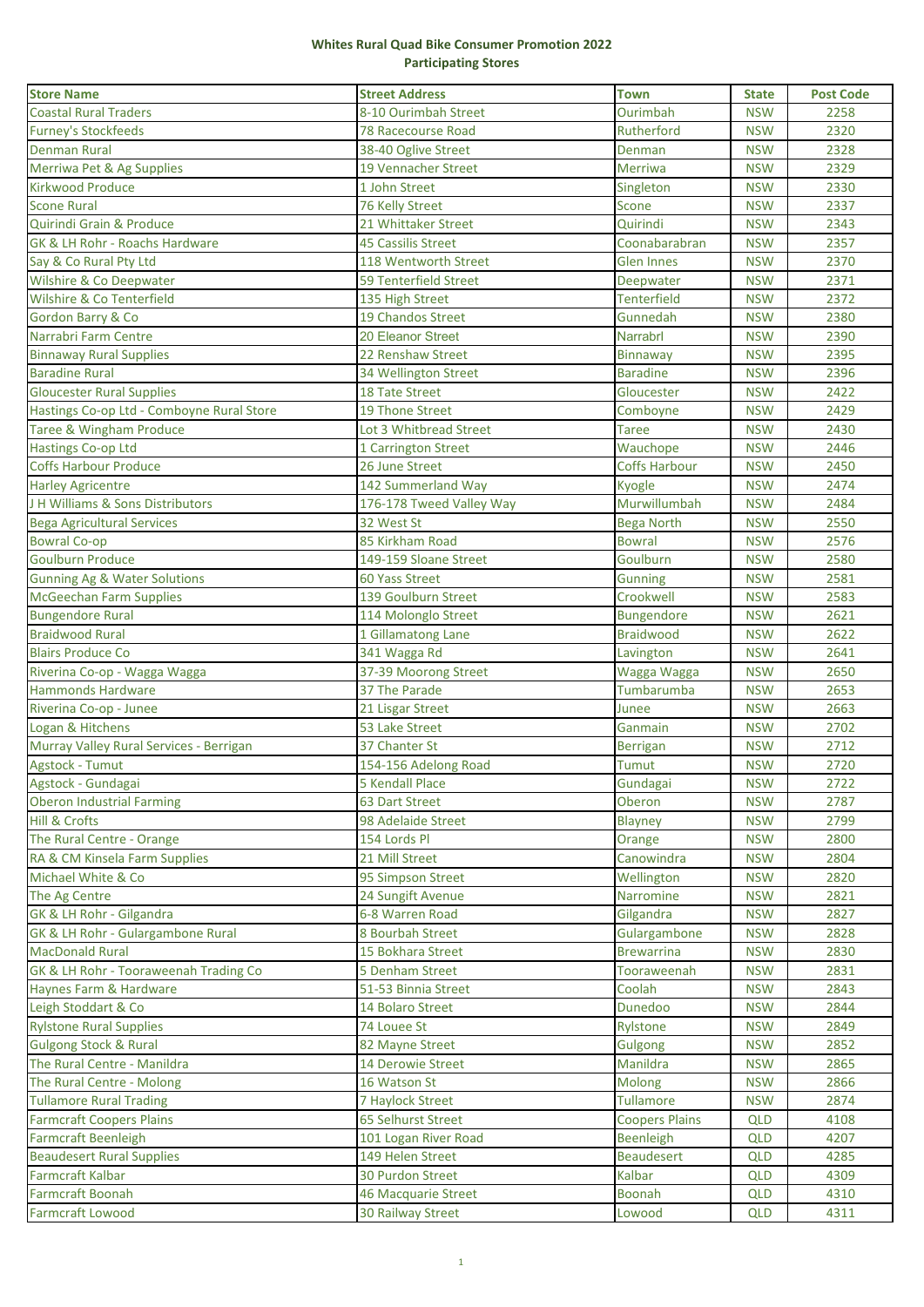## **Whites Rural Quad Bike Consumer Promotion 2022 Participating Stores**

| <b>Store Name</b>                               | <b>Street Address</b>              | <b>Town</b>            | <b>State</b> | <b>Post Code</b> |
|-------------------------------------------------|------------------------------------|------------------------|--------------|------------------|
| Raff Farm Supplies Pittsworth                   | 116 Yandilla Street                | Pittsworth             | <b>QLD</b>   | 4356             |
| Raff Farm Supplies Millmerran                   | 97-99 Campbell Street              | Millmerran             | <b>QLD</b>   | 4357             |
| <b>Raff Farm Supplies Clifton</b>               | 47 King Street                     | Clifton                | <b>QLD</b>   | 4361             |
| Killarney Co-operative Ltd                      | 32-42 Ivy Street                   | Killarney              | <b>QLD</b>   | 4373             |
| Wilshire & Co Stanthorpe                        | 93A Folkestone Street              | Stanthorpe             | <b>QLD</b>   | 4380             |
| Wilshire & Co Texas                             | 33 High Street                     | <b>Texas</b>           | <b>QLD</b>   | 4385             |
| Wilshire & Co Inglewood                         | 86 Albert Street                   | Inglewood              | <b>QLD</b>   | 4387             |
| <b>Condamine Seeds</b>                          | Leichhardt Highway (Condamine Hwy) | Condamine              | <b>QLD</b>   | 4416             |
| <b>Tara Rural Supplies</b>                      | 46-48 Day Street                   | Tara                   | <b>QLD</b>   | 4421             |
| Sunshine Hardware & Rural                       | <b>49 McDowall Street</b>          | Roma                   | <b>QLD</b>   | 4455             |
| D J's Produce                                   | 126 Alfred Street                  | Charleville            | <b>QLD</b>   | 4470             |
| <b>Balonne Steel &amp; Rural Supplies</b>       | 99 Grey Street                     | <b>St George</b>       | <b>QLD</b>   | 4487             |
| <b>WOODFORD RURAL SUPPLIES</b>                  | 90 ARCHER STREET,                  | <b>WOODFORD</b>        | <b>QLD</b>   | 4514             |
| <b>Kilcoy Rural Pty Ltd</b>                     | 31 William Street                  | Kilcoy                 | <b>QLD</b>   | 4515             |
| Elimbah Fruitgrowers Co-op Assoc                | <b>English Street</b>              | Elimbah                | <b>QLD</b>   | 4516             |
| Elimbah Fruitgrowers Co-op Assoc                | <b>English Street</b>              | Elimbah                | <b>QLD</b>   | 4516             |
| <b>Gleam O Dawn Rural Store</b>                 | 230 Mt Glorious Road               | Samford                | <b>QLD</b>   | 4520             |
| Tom Grady Livestock & Real Estate (Merchandise) | 26 Nash Street                     | Gympie                 | <b>QLD</b>   | 4570             |
| Tom Grady Rural Merchandise Pty Ltd             | 53 Tozer Street                    | Gympie                 | <b>QLD</b>   | 4570             |
| <b>NEDLOH RURAL PTY LTD</b>                     | <b>1-3 BOONARA STREET</b>          | <b>GOOMERI</b>         | <b>QLD</b>   | 4601             |
| <b>Monto Rural Traders</b>                      | <b>20 Rutherford Street</b>        | Monto                  | <b>QLD</b>   | 4630             |
| Kingstons Rural Supplies - Tinana               | 42 Gympie Road                     | Tinana                 | <b>QLD</b>   | 4650             |
| Kingstons Rural Supplies - Nikenbah             | 37 Chapel Road                     | Nikenbah               | <b>QLD</b>   | 4655             |
| <b>Calliope Rural Traders</b>                   | 10 Bloomfield Street               | Calliope               | <b>QLD</b>   | 4680             |
| <b>Rolleston Rural</b>                          | 35 Warrijo Street                  | Rolleston              | <b>QLD</b>   | 4702             |
| Countryco                                       | 17 Littlefield Street              | Blackwater             | <b>QLD</b>   | 4717             |
| <b>Clermont Agencies</b>                        | <b>15 Frederick Street</b>         | Clermont               | <b>QLD</b>   | 4721             |
| Springsure Rural Pty Ltd                        | <b>66 Quarry Street</b>            | Springsure             | <b>QLD</b>   | 4722             |
| Alpha Merchandise Pty Ltd                       | <b>6 Burns Street</b>              | Alpha                  | <b>QLD</b>   | 4724             |
| <b>Glen Rural Traders</b>                       | 129 Galah Street                   | Longreach              | <b>QLD</b>   | 4730             |
| <b>Mount Ossa Rural</b>                         | 4440 Bruce Highway                 | <b>Mount Ossa</b>      | <b>QLD</b>   | 4741             |
| <b>Hollimans Hardware &amp; Rural Services</b>  | 28-32 Mosman Street                | <b>Charters Towers</b> | <b>QLD</b>   | 4820             |
| Mt Isa Pet & Produce                            | <b>48 Miles Street</b>             | Mount Isa              | <b>QLD</b>   | 4825             |
| Soils First (NQ)                                | 4-6 Clifford Road                  | Innisfail              | <b>QLD</b>   | 4860             |
| <b>Mossman Agricultural Services</b>            | 107 Alchera Drive                  | Mossman                | <b>QLD</b>   | 4873             |
| <b>Tableland Fertilizers</b>                    | 26 Reynolds Street                 | Mareeba                | <b>QLD</b>   | 4880             |
| Malanda Rural Supplies                          | 37 James Street                    | Malanda                | QLD          | 4885             |
| <b>Walter Agencies</b>                          | 44 Railway Terrace North           | Lameroo                | SA           | 5203             |
| FP AG Yankalilla                                | 86 Main Street                     | Yankalilla             | SA           | 5203             |
| FP AG MT Compass                                | 10 Main Road                       | <b>Mt Compass</b>      | SA           | 5210             |
| FP AG Victor Harbour                            | 7 Pit Lane                         | Victor Harbour         | SA           | 5211             |
| <b>Keilem Pty Ltd</b>                           | <b>43 Cook Street</b>              | Parndana               | <b>SA</b>    | 5220             |
| FP AG Langhorne Creek                           | 1465 Langhorne Creek Rd            | Langhorne Creek        | SА           | 5255             |
| FP AG Strathalbyn                               | 1 - 3 Forrest Road                 | Strathalbyn            | SA           | 5255             |
| D & M Rural Pty Ltd                             | 10 Dukes Highway                   | <b>Bordertown</b>      | SA           | 5268             |
| D & M Rural Pty Ltd                             | 11 Dukes Highway                   | <b>Bordertown</b>      | SA           | 5269             |
| Castec Rural Supplies - Naracoorte              | 245 Smith Street                   | Naracoorte             | SA           | 5271             |
| Castec Rural Supplies - Lucindale               | 29 Musgrave Steet                  | Lucindale              | SA           | 5272             |
| Castec Rural Supplies - Kingston SE             | Lot 12 Railway Tce                 | Kingston SE            | SA           | 5275             |
| Castec Rural Supplies - Penola                  | 74 Church Street                   | Penola                 | SA           | 5277             |
| Castec Rural Supplies - Mt Gambier              | 1 Pinaceae Ct                      | <b>Mt Gambier</b>      | SA           | 5290             |
| <b>Truro Agencies</b>                           | 25 Moorundie Street                | Truro                  | <b>SA</b>    | 5356             |
| <b>NTS Rural</b>                                | 28 Way Street                      | Kapunda                | SA           | 5373             |
| Koolunga Garage Farm Supplies                   | <b>18 Sixth Street</b>             | Koolunga               | <b>SA</b>    | 5464             |
| <b>NTS Rural</b>                                | 2 Carmel Street                    | Mallala                | <b>SA</b>    | 5502             |
| Lincoln Rural Supplies - Port Lincoln           | 74-76 Liverpool Street             | Port Lincoln           | SA           | 5606             |
| Lincoln Rural Supplies - Port Lincoln           | 74-76 Liverpool Street             | Port Lincoln           | SA           | 5606             |
| <b>Lincoln Rural Supplies - Cummins</b>         | <b>14 RAILWAY TERRACE</b>          | <b>CUMMINS</b>         | SA           | 5631             |
| CH & M H Sargent Pty Ltd                        | 15 Wellington St                   | <b>Burnie</b>          | Tas          | 7320             |
| <b>Werribee South Farm Supplies</b>             | 785 Duncans Rd                     | <b>Werribee South</b>  | Vic          | 3030             |